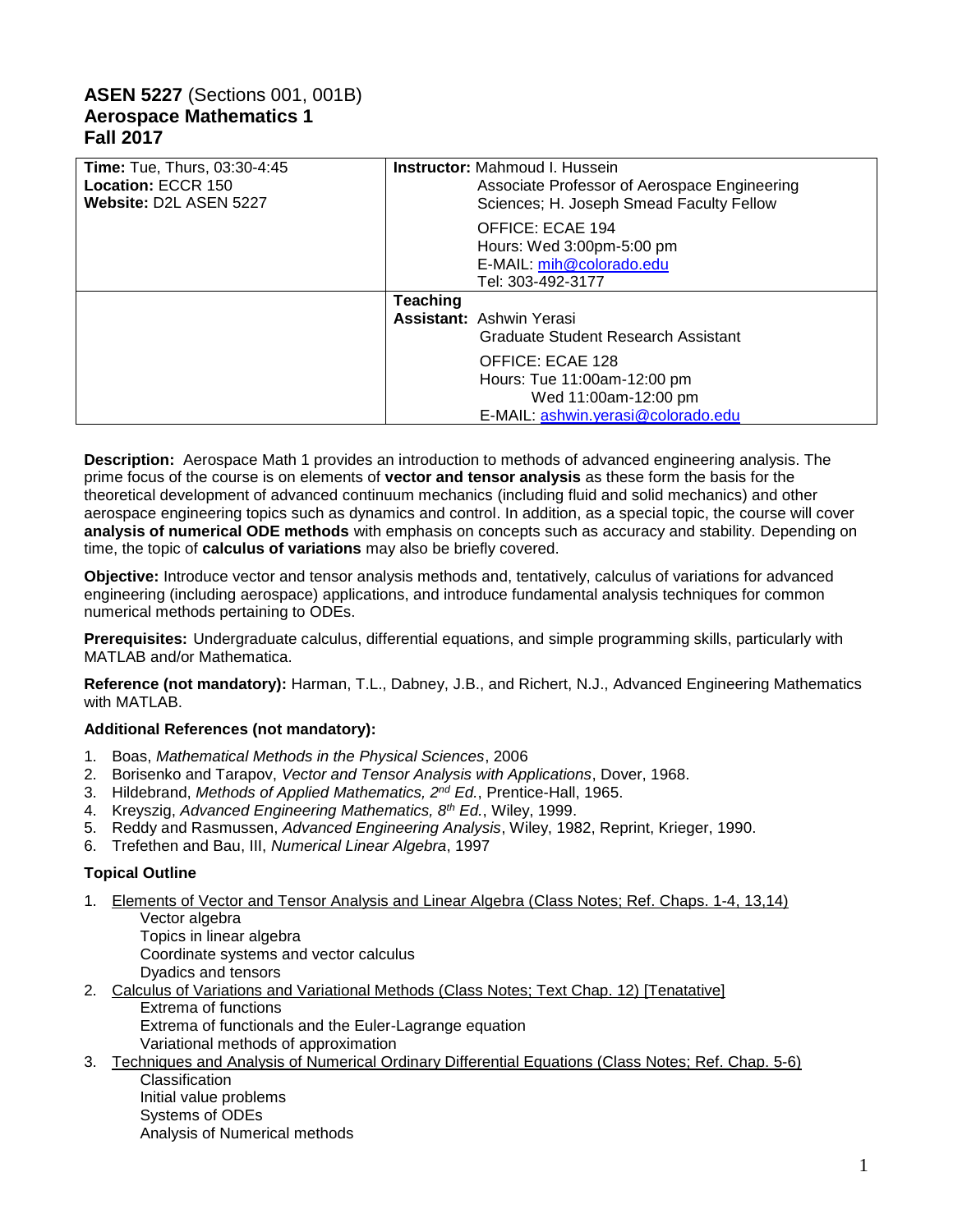#### **Coursework Grading** Exercise Sheets (bi-weekly) N/A (not to be handed in) Homework (bi-weekly) 15% Exam 1 25%

Project 30% Exam 2 30%

## **Notes**

- 1. Homework assignments and solutions are posted on the class website. These assignments will be graded. If you must miss class for an excused absence, you may submit your homework early. Late homework will be subject to deductions in grade. If you know in advance that you must miss a homework due date, send your instructor an e-mail to make arrangements.
- 2. Exercise sheets and solutions will also be posted on the class website. These exercise problems are not to be handed in. However, they supplement the homework assignments in providing coverage of the course material and you are expected to complete these exercise sheets on a timely manner and prior to the exams.
- 3. The Project reports are due 5pm on the due date, or as indicated on the project assignment handout. If you have a late submission, 10% of the grade will be deducted. If you must miss class for an excused absence, you may submit early. Project assignments submitted after the next class session following the due date are not accepted as the project will be reviewed in that class session.
- 4. Exams will be take-home. **Collaboration on exams, using another student's work as your own, or allowing another student to use your work as their own is academic misconduct and is not tolerated.**
- 5. Always submit work with a professional appearance. Neatness, clarity, and completeness count.
- 6. Please see "**Statements on University Rules and Regulations**" page below for more information concerning university policies, rules and regulations.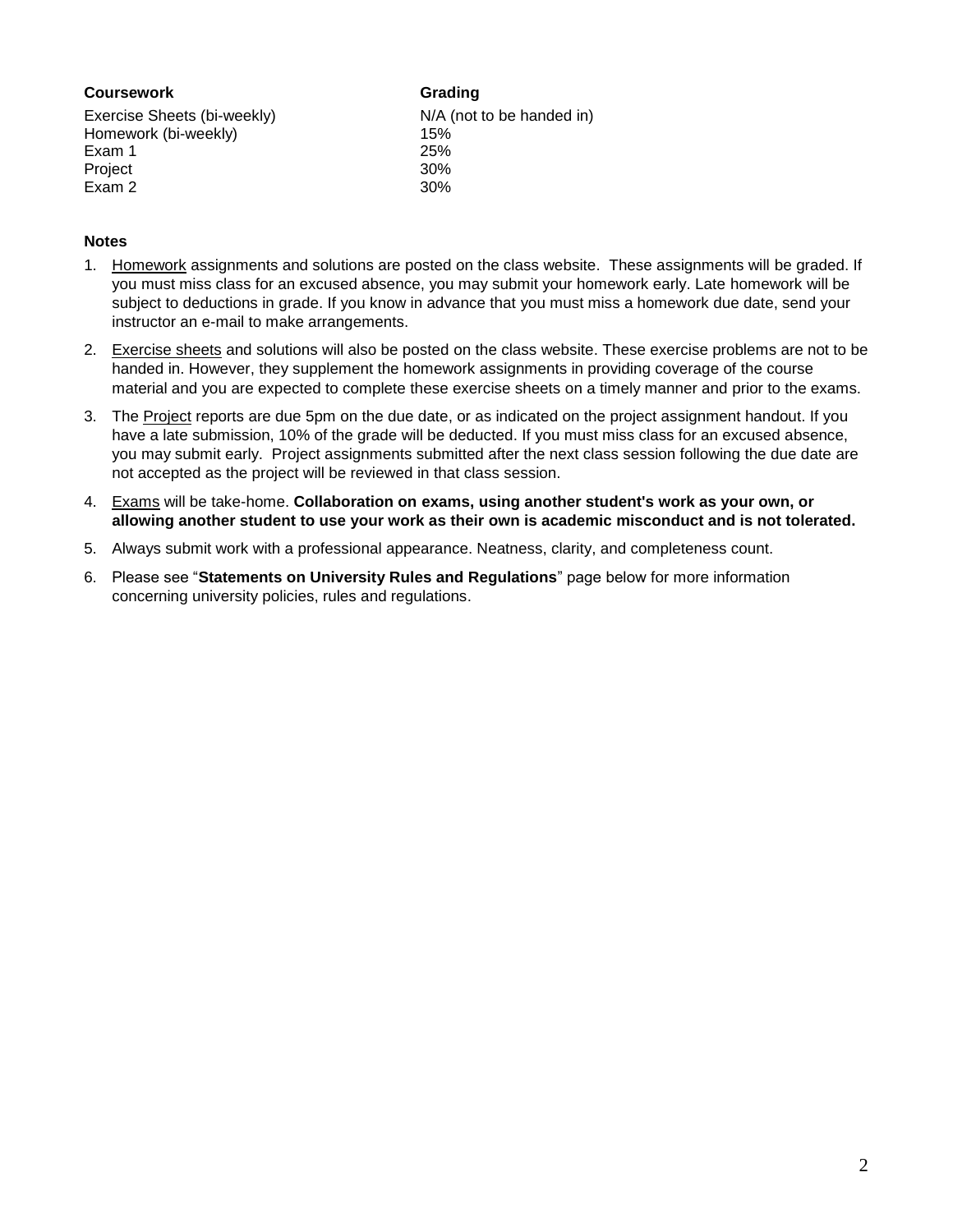### **Additional Information for Section 001B**

The students of Section 001B will be talking the course remotely. Video screening and recordings will be available to these students through the BBA system. Students are encouraged to attend the classes via online connection during class; however this is not a requirement.

**---------------------------------------------------------------------------------------------------------------------------------------------**

To join the class live, follow the instructions below:

Your Zoom meeting ID for your ASEN 5227 course (for the Fall 2017 semester): **324-759-344**

Here is how to connect to your Zoom meeting ID:

- Join via web browser: <https://cuboulder.zoom.us/j/324759344>

- Join via Zoom app (using meeting ID)

- Join via phone: 1-646-558-8656 or 1-408-638-0968

Additionally, if you need help with getting Zoom up and running, please visit the following link:

<http://www.colorado.edu/oit/services/conferencing-services/web-conferencing-zoom>

Finally, please ensure you include the following accessibility statement in your syllabus:

*This course requires the use of the Zoom conferencing tool which is currently not accessible to users using assistive technology. If you use assistive technology to access the course material, please contact your faculty member immediately to discuss.*

Contact: John Azbell, CTS, Distance Learning Studios Manager Office of Information Technology | University of Colorado Boulder Email: [John.Azbell@Colorado.EDU;](mailto:John.Azbell@Colorado.EDU) Tel.: (303) 492-2676 **---------------------------------------------------------------------------------------------------------------------------------------------**

Any questions concerning the Zoom meeting process, or the BBA set up for the class in general, should be addressed to Mr. John Azbell (see contact information above) and copied to the course instructor, Prof. Mahmoud Hussein.